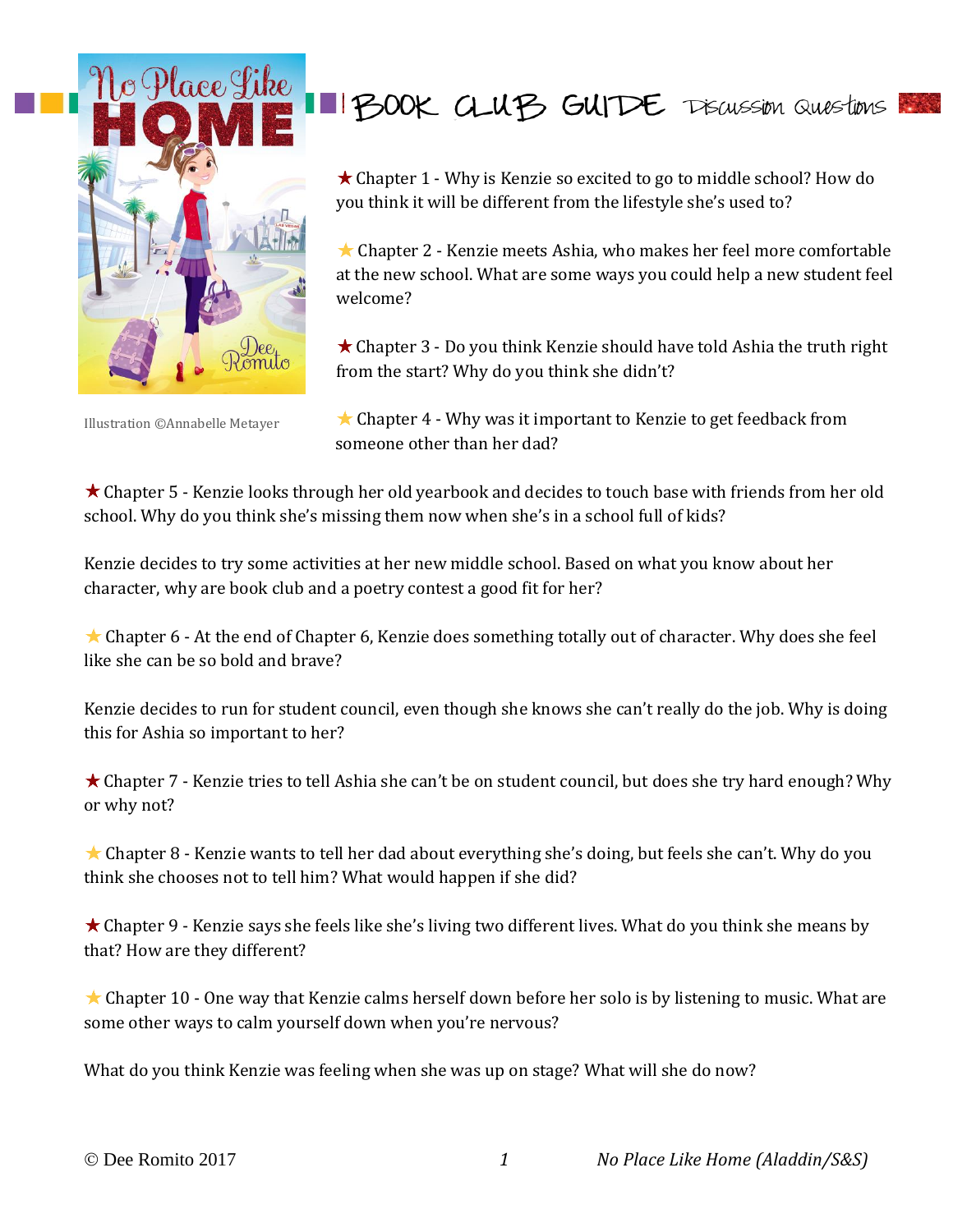Chapter 11 - In Chapter 11, Kenzie says, "But then I'll always be the girl who ran offstage and couldn't do it." Why is it important to her not to be that girl? What does staying in the musical and pushing forward help her prove to herself?

In Chapter 11, Kenzie says she's "experiencing what it's like to just be a girl in middle school." What has she learned about middle school life so far?

★ Chapter 12 - Kenzie is still fighting her stage fright when she finds out she has to fill in for Ashia. Why do you think she keeps pushing herself out of her comfort zone?

> $\star$  Chapter 13 - When it's time to vote, why is Kenzie struggling with what she should do? Why does she decide to vote for Tate?

 $\star$  Chapter 14 - Kenzie has been able to continue participating in activities without telling anyone she's leaving. But when she's asked a direct question, she must make a decision. Is she thinking ahead or only thinking of the present?

 $\star$  Chapter 15 - The only person Kenzie has been able to confide in is Mayleen. Why is Mayleen a "safe" choice for Kenzie's secret?

 $\star$  Chapter 16 - When Kenzie finally tells Ashia that she's leaving, she says, "Nobody will even care." Do you think Ashia's response makes her see things from a different viewpoint?

 $\star$  Chapter 17 - Did it surprise you that Bren didn't care what Kenzie's secret was? Why or why not?

In Chapter 17, Kenzie has a heart-to-heart with her dad. What are some clues from throughout the story that they're very close?

 $\star$  Chapter 18 - In Chapter 18, Kenzie tries writing an apology letter and finally admits to herself that what she did was wrong. What did you think of her letter? How might you have felt if you received it?

Chapter 19 - Why do you think Mayleen isn't upset with Kenzie? How does her being in a different city make her an easier person to confide in?

 $\star$  Chapter 20 - The teachers that Kenzie interacts with aren't mad, but they're also not all that supportive. How do you think a teacher should react in this situation?

Chapter 21 - Principal Kumar suggests that Kenzie shouldn't attend book club anymore. Why do you think that one stings the most?